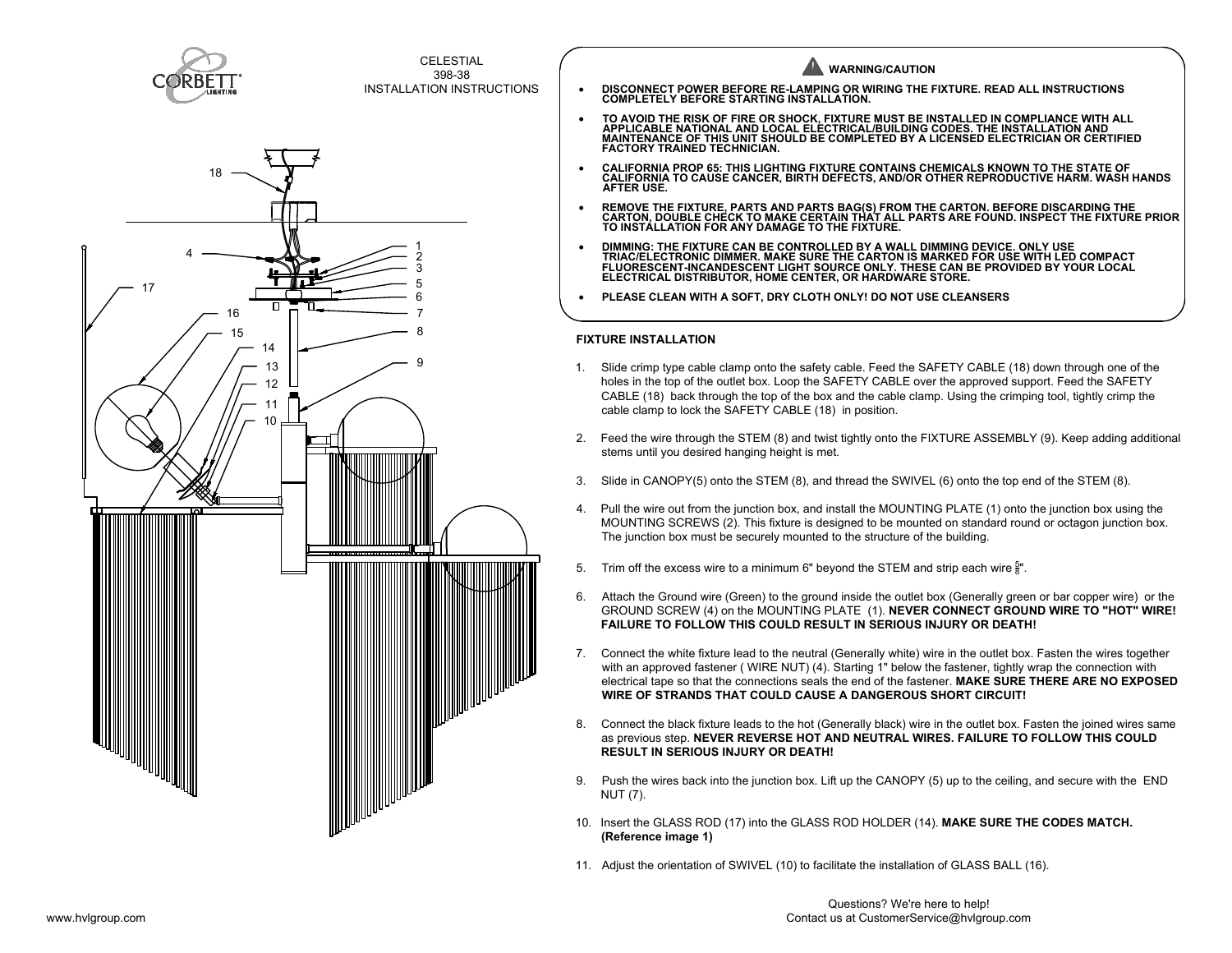

CELESTIAL 398-38 INSTALLATION INSTRUCTIONS

## **FIXTURE INSTALLATION**

- 12. Screw the BULB (15) up into the SOCKET of the fixture.**THIS FIXTURE IS RATED FOR 60 WATT LAMP. DO NOT EXCEED THE RECOMMENDED WATTAGE!**
- 13. Tilt and rotate the GLASS BALL (16) so that the GLASS BALL HOLDER (13) into GLASS BALL (16), hold drop GLASS BALL FITTER (12) against GLASS BALL (16) and secure with the RING (11).
- 14. Adjust the position of SWIVEL (10) so that the GLASS BALL (16) placed in the GLASS ROD HOLDER (14).
- 15. Restore power to the outlet at the breaker or fuse box.

| <b>ITEM</b>     | <b>DESCRIPTION</b>       | <b>PART NUMBER</b>    |                |
|-----------------|--------------------------|-----------------------|----------------|
| 1               | <b>MOUNTING PLATE</b>    | HDW-398-38            |                |
| 2               | <b>MOUNTING SCREW</b>    | HDW-398-38            |                |
| 3               | <b>GROUND SCREW</b>      | HDW-398-38            |                |
| 4               | <b>WIRE NUT</b>          | HDW-398-38            | <b>STICKER</b> |
| 5               | <b>CANOPY</b>            | CPY-398-32            |                |
| 6               | <b>SWIVEL</b>            | SWL-398-01            |                |
| $\overline{7}$  | <b>END NUT</b>           | HDW-398-38            |                |
| 8               | <b>STEM</b>              | STM-398-32-06, 12, 18 | GLASS RO       |
| 9               | <b>FIXTURE ASSEMBLY</b>  | FAS-398-38            |                |
| 10              | <b>SWIVEL</b>            | SWL-398-32            |                |
| 11              | <b>RING</b>              | RNG-398-01            |                |
| 12 <sup>2</sup> | <b>GLASS BALL FITTER</b> | FIT-398-01            |                |
| 13              | <b>GLASS BALL HOLDER</b> | BLL-398-01            |                |
| 14              | <b>GLASS ROD HOLDER</b>  | ROD-398-01-H          |                |
| 15              | <b>BULB</b>              | <b>NOT INCLUDED</b>   |                |
| 16              | <b>GLASS BALL</b>        | GLS-398-01            |                |
| 17              | <b>GLASS ROD</b>         | ROD-398-01            |                |
| 18              | SAFETY CABLE             | CBL-398-38            |                |



Reference image 1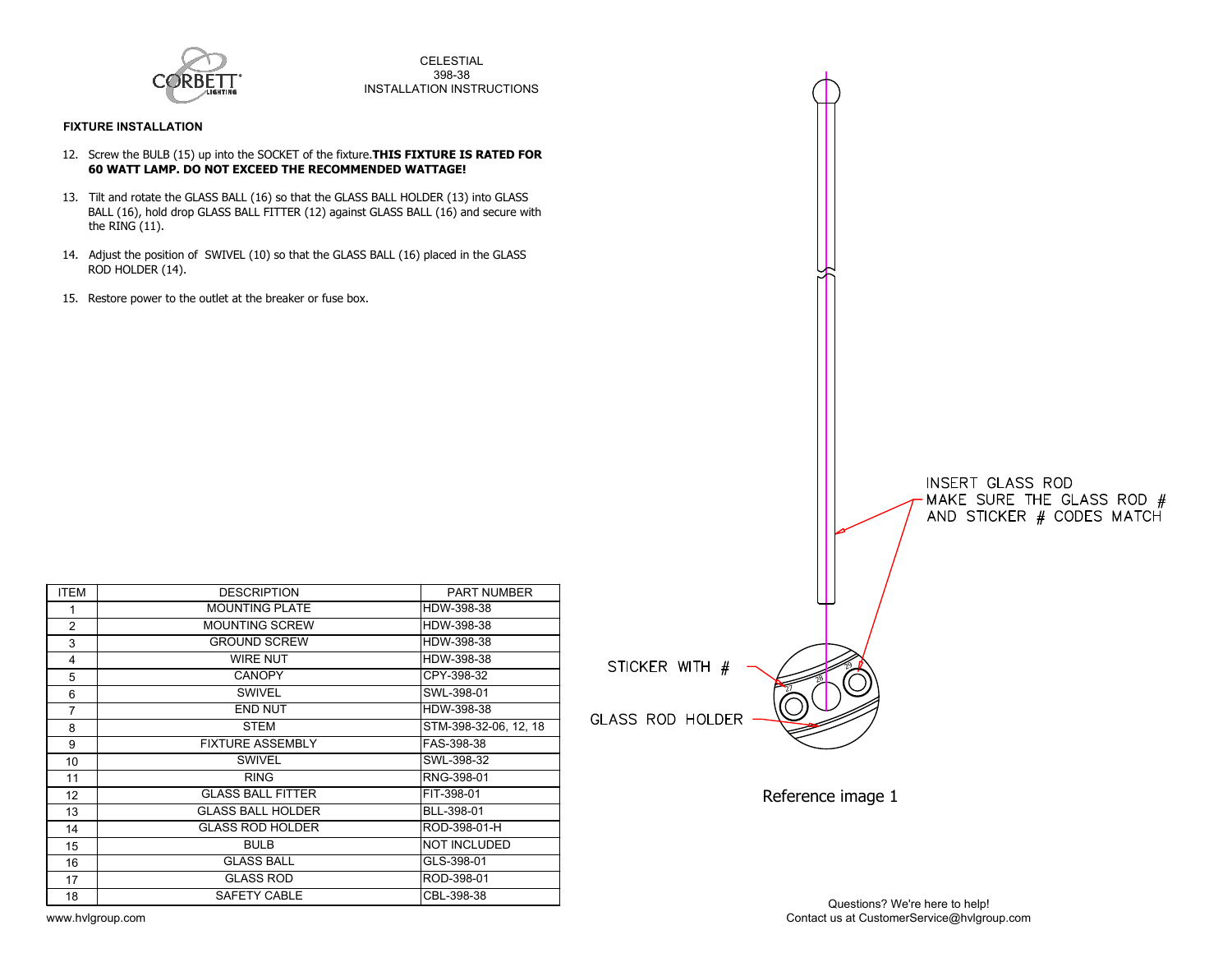



- **COMPLÈTEMENT TOUTES LES INSTRUCTIONS AVANT DE COMMENCER L'INSTALLATION**
- · **POUR ÉVITER LE RISQUE D'INCENDIE OU D'ÉLECTROCUTION, LE LUMINAIRE DOIT ÊTRE INSTALLÉ CONFORMÉMENT À TOUS LES CODES ÉLECTRIQUES/DE CONSTRUCTION NATIONAUX ET LOCAUX APPLICABLES. L'INSTALLATION ET L'ENTRETIEN DE CET APPAREIL DOIVENT ÊTRE EFFECTUÉS PAR UN ÉLECTRICIEN AGRÉÉ OU UN TECHNICIEN CERTIFIÉ FORMÉ EN USINE.**
- · **CALIFORNIE PROP 65 : CET APPAREIL D'ÉCLAIRAGE CONTIENT DES PRODUITS CHIMIQUES CONNUS PAR** L'ÉTAT DE CALIFORNIE POUR PROVOQUER LE CANCER, DES MALADIES CONGÉNITALES ET/OU D'AUTRES │<br>DOMMAGES À LA REPRODUCTION. LAVER LES MAINS APRÈS UTILISATION.
- · **RETIRER LE LUMINAIRE, LES PIÈCES ET LE(S) SAC(S) DE PIÈCES DU CARTON. AVANT DE JETER LE CARTON, VÉRIFIEZ DOUBLE POUR VOUS ASSURER QUE TOUTES LES PIÈCES SONT TROUVÉES. INSPECTER LE LUMINAIRE AVANT L'INSTALLATION POUR TOUT DOMMAGE AU LUMINAIRE.**
- · **GRADATION : LE LUMINAIRE PEUT ÊTRE CONTRLÉ PAR UN DISPOSITIF DE GRADATION MURALE. UTILISER UNIQUEMENT UN GRADATEUR TRIAC/ÉLECTRONIQUE. ASSUREZ-VOUS QUE LE CARTON EST MARQUÉ POUR UNE UTILISATION AVEC UNE SOURCE DE LUMIÈRE FLUORESCENTE À INCANDESCENTE COMPACTE UNIQUEMENT. CEUX-CI PEUVENT ÊTRE FOURNIS PAR VOTRE DISTRIBUTEUR ÉLECTRIQUE LOCAL, CENTRE À DOMICILE OU MAGASIN DE QUINCAILLERIE.**
- · **VEUILLEZ NETTOYER UNIQUEMENT AVEC UN CHIFFON DOUX ET SEC ! N'UTILISEZ PAS DE NETTOYANTS**

## **FIXTURE INSTALLATION**

- 1. Slide crimp type cable clamp onto the safety cable. Feed the SAFETY CABLE (18) down through one of the holes in the top of the outlet box. Loop the SAFETY CABLE over the approved support. Feed the SAFETY CABLE (18) back through the top of the box and the cable clamp. Using the crimping tool, tightly crimp the cable clamp to lock the SAFETY CABLE (18) in position.
- 2. Feed the wire through the STEM (8) and twist tightly onto the FIXTURE ASSEMBLY (9). Keep adding additional stems until you desired hanging height is met.
- 3. Slide in CANOPY(5) onto the STEM (8), and thread the SWIVEL (6) onto the top end of the STEM (8).
- 4. Pull the wire out from the junction box, and install the MOUNTING PLATE (1) onto the junction box using the MOUNTING SCREWS (2). This fixture is designed to be mounted on standard round or octagon junction box. The junction box must be securely mounted to the structure of the building.
- 5.  $\;$  Trim off the excess wire to a minimum 6" beyond the STEM and strip each wire  $_8^{\rm{5}}$ ". 8
- 6. Attach the Ground wire (Green) to the ground inside the outlet box (Generally green or bar copper wire) or the GROUND SCREW (4) on the MOUNTING PLATE (1). **NEVER CONNECT GROUND WIRE TO "HOT" WIRE! FAILURE TO FOLLOW THIS COULD RESULT IN SERIOUS INJURY OR DEATH!**
- 7. Connect the white fixture lead to the neutral (Generally white) wire in the outlet box. Fasten the wires together with an approved fastener ( WIRE NUT) (4). Starting 1" below the fastener, tightly wrap the connection with electrical tape so that the connections seals the end of the fastener. **MAKE SURE THERE ARE NO EXPOSED WIRE OF STRANDS THAT COULD CAUSE A DANGEROUS SHORT CIRCUIT!**
- 8. Connect the black fixture leads to the hot (Generally black) wire in the outlet box. Fasten the joined wires same as previous step. **NEVER REVERSE HOT AND NEUTRAL WIRES. FAILURE TO FOLLOW THIS COULD RESULT IN SERIOUS INJURY OR DEATH!**
- 9. Push the wires back into the junction box. Lift up the CANOPY (5) up to the ceiling, and secure with the END NUT (7).
- 10. Insert the GLASS ROD (17) into the GLASS ROD HOLDER (14). **MAKE SURE THE CODES MATCH. (Reference image 1)**
- 11. Adjust the orientation of SWIVEL (10) to facilitate the installation of GLASS BALL (16).